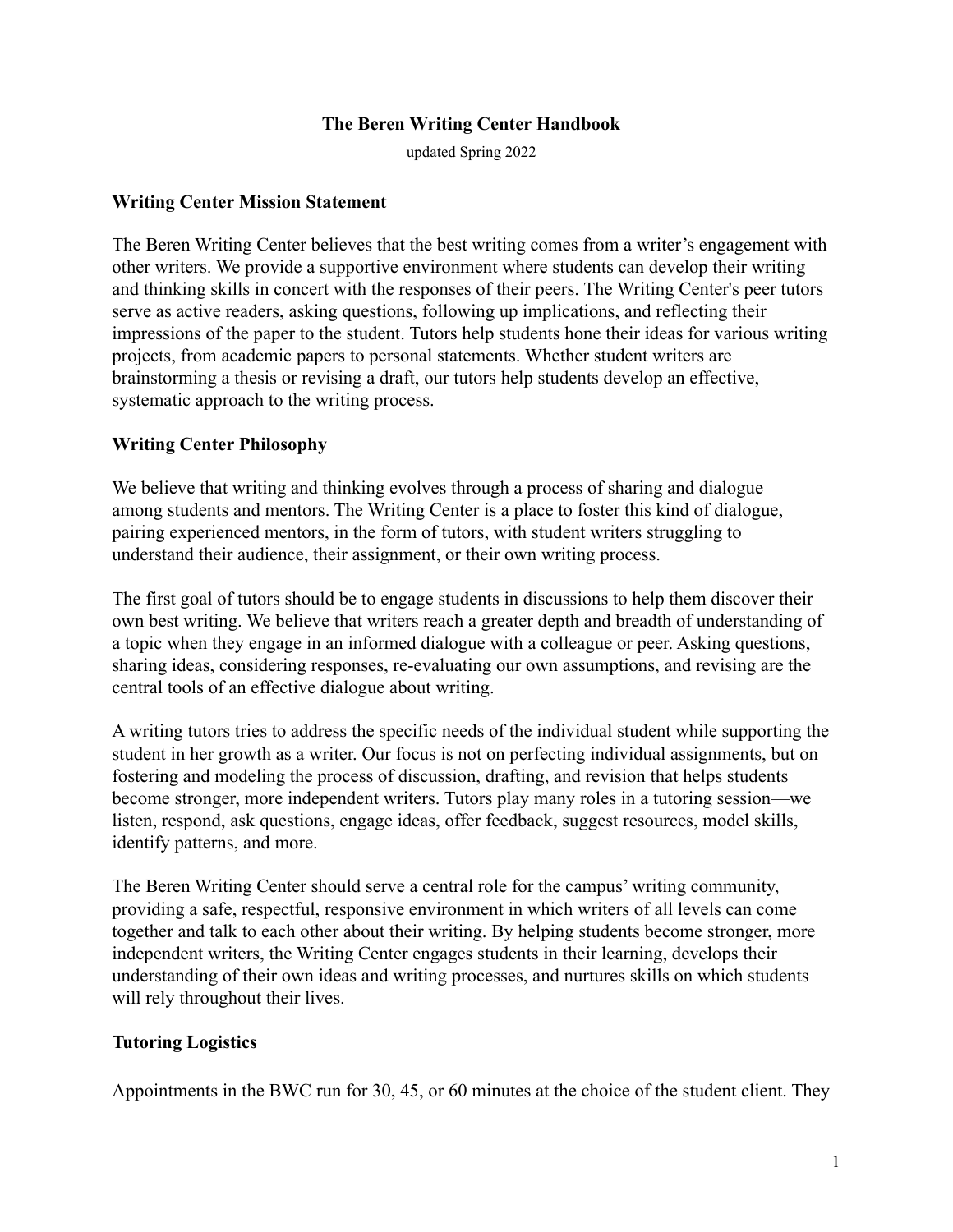sign up via our online scheduling program. Students can sign up for a maximum of three appointments per week. If they twice skip a session without canceling, their account will be automatically deactivated.

We're in high demand, so our online scheduling system has a wait list. There is a running line at the bottom of each day on our online schedule that reads. "Sign up to be notified of an opening in the schedule!" Once clicking on this link, the student will be prompted to enter her email address and the system will email her when an opening arises in the schedule. A student can sign up for the waiting list as often as she likes.

# **Hours and Scheduling**

The Writing Center is open 9-6, Monday through Thursday, for in person appointments in our 714 office. Weekday evenings, Friday mornings, and Sundays, tutors may opt to be on the schedule for remote hours. Remote hours happen via our online scheduling system; tutors meet their client via video/audio and can work in shared documents.

At the beginning of each semester, we will ask you to email the hours you would like to work. You are committing to be present and available for booked appointments and for last-minute walk-ins. Be aware that tutors are required to work a minimum of 3 tutoring hours per week; for each tutoring hour you work, you should also add a 15-minute increment of time after your tutoring hour for administrative and reflective practices (see "Administrative Practices" below).

When you are planning your schedule, plan for the worst week of the semester. Think about how much you will want to work during midterms and exams. It is not acceptable to miss your shifts because of school obligations, so be prepared to work whatever shifts you schedule unless you are sick or have an emergency.

## **Scheduling an Appointment**

You should be very familiar with our online schedule, as you will often be asked to help students create their own accounts so they can schedule their own appointments. If a student has never accessed our schedule before, take a moment to help her create a new account by adhering to the following directions. Access the online system through the link on our homepage at [www.yu.edu/writing-centers/beren](http://www.yu.edu/writing-centers/beren). Direct the student to the phrase, "If this is your first visit, click here to register for an account." She must then fill in all fields on the new user registration page. Once the student has an account, explain that she can schedule appointments by clicking on an available slot and completing all fields in the appointment scheduling window that will open in the browser.

## **Staff Meetings and Professional Development**

Part of your responsibility as a tutor is to attend staff meetings. Staff meetings offer all of us the opportunity to become better tutors by reflecting on our work and learning from the experiences of other tutors. Staff meetings also afford us extended time and space to consider writing center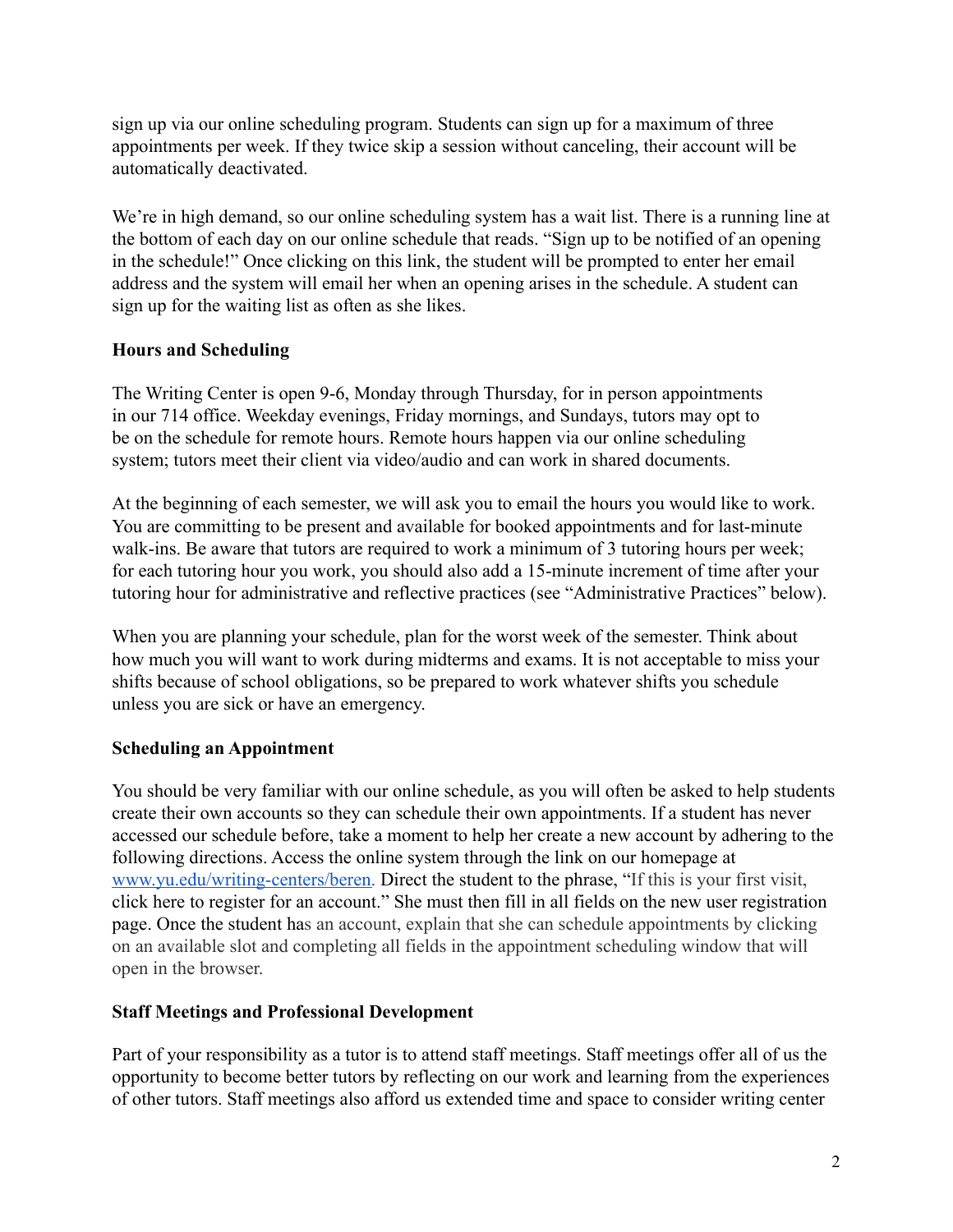scholarship. We typically have 3-5 staff meetings per semester with variable times and options for remote attendance.

# **Administrative Practices**

# **Shifts and Client Report Forms**

When you arrive in the Writing Center, check the online schedule at www.yu.edu/writing-centers/beren to see if you have new appointments. If you don't have any scheduled appointments, you might be asked to do administrative work— preparation of materials for training, help with advertising, planning for meetings, scheduling appointments, answering the phone, etc.

If you have an appointment with a student, and she does not arrive within 5 minutes of the session, you should access her appointment details online and call her at the number she's provided. If a student does not arrive after ten minutes, she is considered a no-show and we mark her appointment as missed in the schedule. Keep in mind that after a student is a no-show twice, she will no longer be able to make any appointments for the remainder of the semester.

If you have an appointment and your student does arrive, you will ask her to complete an anonymous post-session evaluation form at the end of your session and leave the form in the suggestions folder on the wall outside the Writing Center. Reassure the student that her feedback is confidential and that it helps the writing center function better.

Another important task at the end of each appointment is to complete a "**Client Report Form**" online. To complete a client report form, click on the appointment slot. A new window that contains the scheduling details of your appointment should open in your browser. In the new window you will see a section labeled "Administrator Only." This section gives you the option to check a box if the appointment is missed or to add or review a client report form. To add a client report form for a completed session, click on the link that reads "Add New."

You are responsible for keeping track of all of your hours worked, whether for tutoring, training, or just covering the Center. After a shift ends or after a staff meeting, you will record your hours online at yu.edu/kronos.

# **Professionalism**

The relationship of a tutor to a student can seem a bit ambiguous, in part because you are students as well as tutors. In addition, a tutor's professional role is a friendly one— helping, supporting, and encouraging. When you are working in the Writing Center, you must keep your relationship with students professional at all times. It is important to keep a bit of distance between your student clients and yourself to avoid any situation in which there might be even the appearance of impropriety. If you need to contact a student because she is late for or continually misses appointments, send her an email. We do not meet with students for tutoring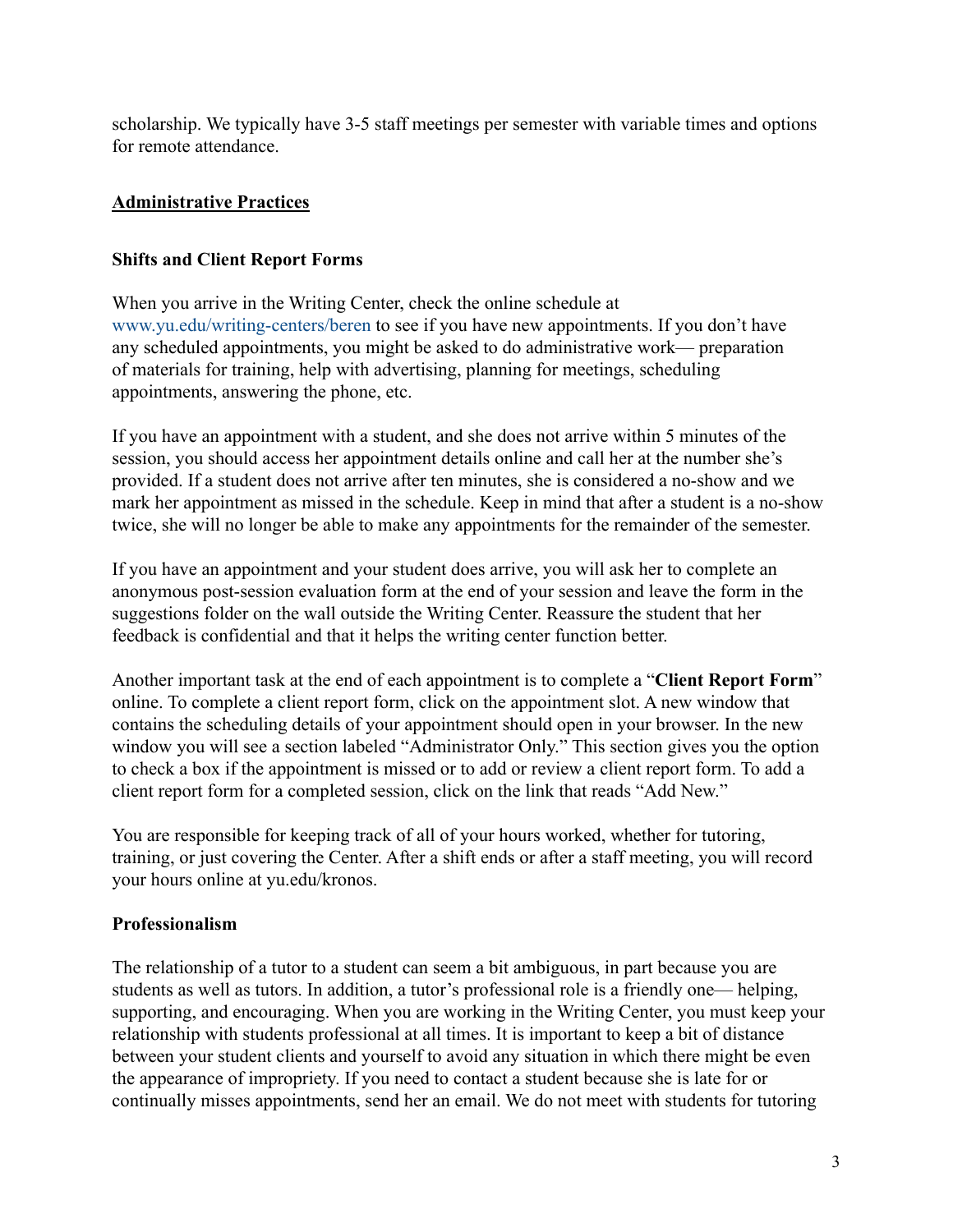outside of our scheduled Writing Center hours, and we never write papers for our students.

Also, writing tutors must avoid evaluating student writing, either positively or negatively. Avoid suggesting what grade you think the student will deserve or making overall judgments about the quality of the work. It is the teacher's job to evaluate the student's writing, and writing tutors do not want to interfere with the teaching process. It is acceptable to acknowledge and describe specific areas of improvement (e.g. "Your thesis is much more specific than it was before our discussion."), but it is not acceptable to offer overall evaluations (e.g. "This paper is excellent").

While we all have emergencies, it is important to remember that your work in the Writing Center is your job. Please only miss work because you are ill or have other emergency circumstances. Studying for midterms, dinner with friends, or meetings with your professors do not qualify as acceptable reasons to miss work. **If you will miss work due to illness or emergency, please contact Gina Grimaldi at [ggrimald@yu.edu](mailto:ggrimald@yu.edu) and 347-761-5611.**

## **Conference Scenarios**

#### **Draft Conferences**

The majority of students we see at the Writing Center come with drafts. Most come wanting the tutor to "see if a paper flows" and tell them what needs to be done to improve it. It is important for the tutor to resist simply showing the student where the paper needs work.

Many tutors like to have students briefly describe what they have written before actually reading any of the draft. Doing so gets students talking about their writing, and when they talk about their papers, students who just want their papers "fixed" often discover for themselves where the paper's problems are. In addition, there can be a discrepancy— sometimes a huge one—between what the student *thinks* she has written and what she has *actually* written. Many students are more articulate about their ideas when they speak than on the written page, and therefore a quick interview can frequently tell you what the student really wanted to say. The tutor, working as a mirror, can also point out problem areas she hears in a student's description by saying, for example: "It sounds to me like you haven't found a clear focus yet. Can you tell me exactly what your thesis is or point it out in your paper?"

The "Basic Guidelines to Conferences on Drafts" outlines some useful strategies for getting students involved in reading the draft. One not mentioned there, however, is reading the paper out loud to the student, or having the student read it out loud to you. Students can often hear problems in their writing that they cannot see. Occasionally, a useful outcome of the student reading aloud is a discrepancy between what she says and what she has written. Often, the way the student reads the paper is how she intended to write it.

Time permitting, it is preferred to have the student read the entire draft to you before offering any suggestions or comments. If the student finds errors herself that she wants to correct, allow her to do so as she reads, and refrain from offering corrections or suggestions while the student is reading. If the draft is very long and you are concerned that you may not have time to hear the entire essay read aloud, you may ask the student to read aloud the introduction, summarize her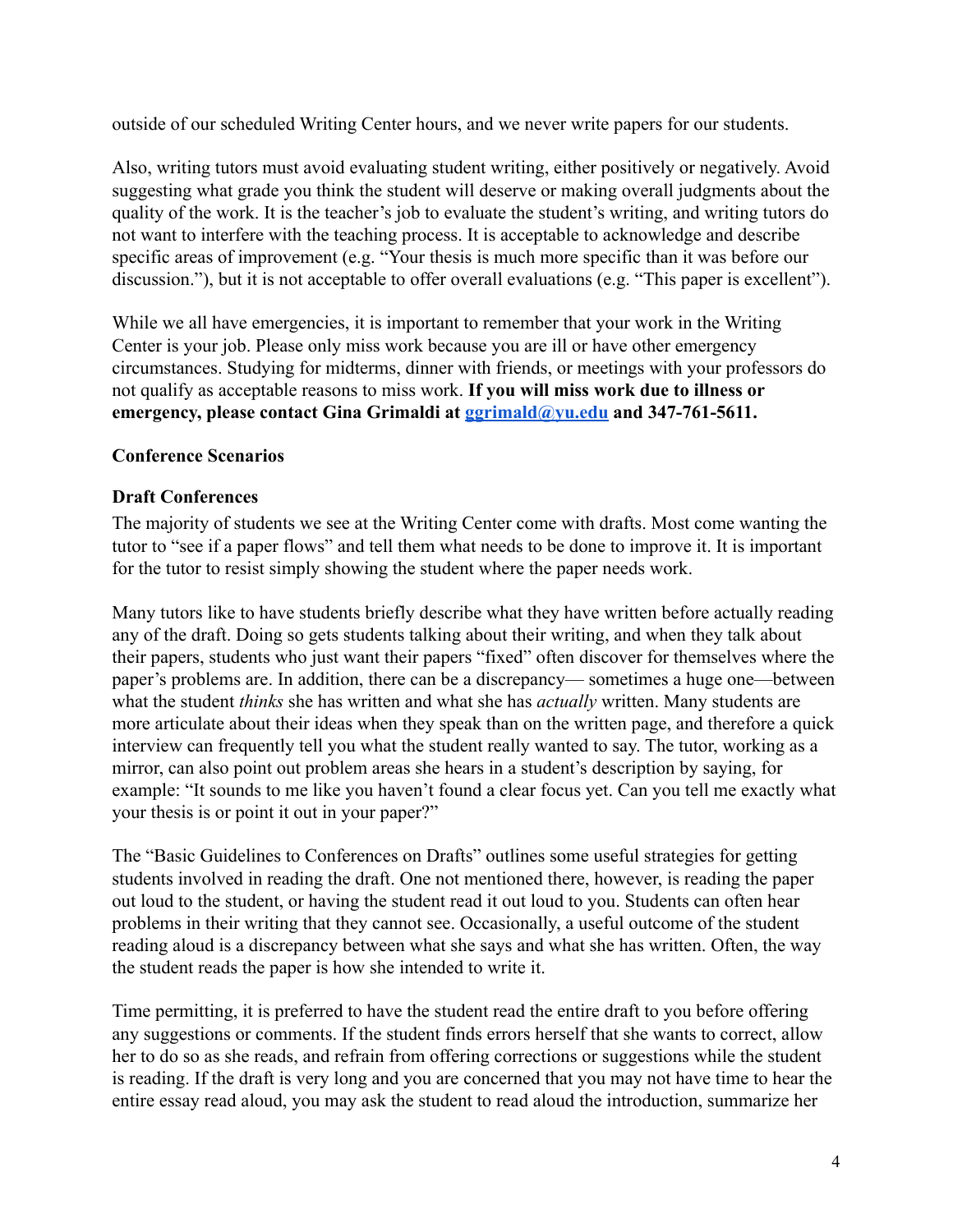main points, and read aloud her conclusion. Additionally, at the beginning of the session, you may ask the student's permission to make notations on her draft of important passages to which to return later. Asking permission is important to the Writing Center dynamic because it allows the writer to maintain ownership of her writing. She is allowing you to engage in this process with her, and by asking permission, you reassure her that you are not commandeering her work.

At times, it is not possible to read an entire paper before commenting. If presented with a long paper, you may choose to begin by examining the thesis paragraph, usually the first paragraph of an essay. You may want to have the student identify the thesis, and then ask her to summarize the body to examine whether her thesis is, in fact, what she is contending in her paper.

After the student has read her draft, begin your discussion with global writing issues—the thesis, the organization, the supporting arguments, etc.

When working on drafts, it can be easy to feel that so much time is spent working on thesis or structure that you are overlooking sentence-level problems. After working on a global issue, you may find it easy to link what appears to be a sentence level problem— say passive voice or run-ons—to more global issues. Students who overuse passive voice are often trying to hide from argument; those with run-ons may not have a sense of the borders between their ideas, which can be evident on the level of argument and organization, as well as the sentence. In such cases, you can make a point about global problems by using local examples.

No matter how experienced you become, however, you will still have occasional frustrating sessions, and you should be aware that most tutors feel strongly that last minute visits are among the least successful sessions they have with students, simply because a paper due the next day (or that afternoon!) cannot be significantly revised after the conference. Be frank with students—who may be a bit panicked—about what they can realistically revise within their time-frames: "If your paper's due first thing tomorrow, you won't have time to make the organizational changes that would really improve your draft. Let's see what we can do about clarifying your thesis this afternoon." Let students know that they can receive more help, and perhaps more useful advice, if they come in at an earlier stage of the writing process the next time, and that they can return with revised drafts if they have time (and if an appointment is available) before the final paper is due. Certainly, the student who arrives with a draft and plenty of time to do significant revision should be congratulated on her foresight and energy.

## **Writing Assignment Problems**

As mentioned earlier, students arrive at the Writing Center at various points in the writing process. Whenever a student visits the Writing Center, even to discuss a graded paper, it is useful to ask early in the conference what the assignment is or was. It is not uncommon for a host of big writing problems to be caused or aggravated by a student's not understanding the writing assignment. If a student does not recognize that she is being asked to write a compare and contrast analysis, a description, a critique, or a review, she is not likely to write effectively for that assignment.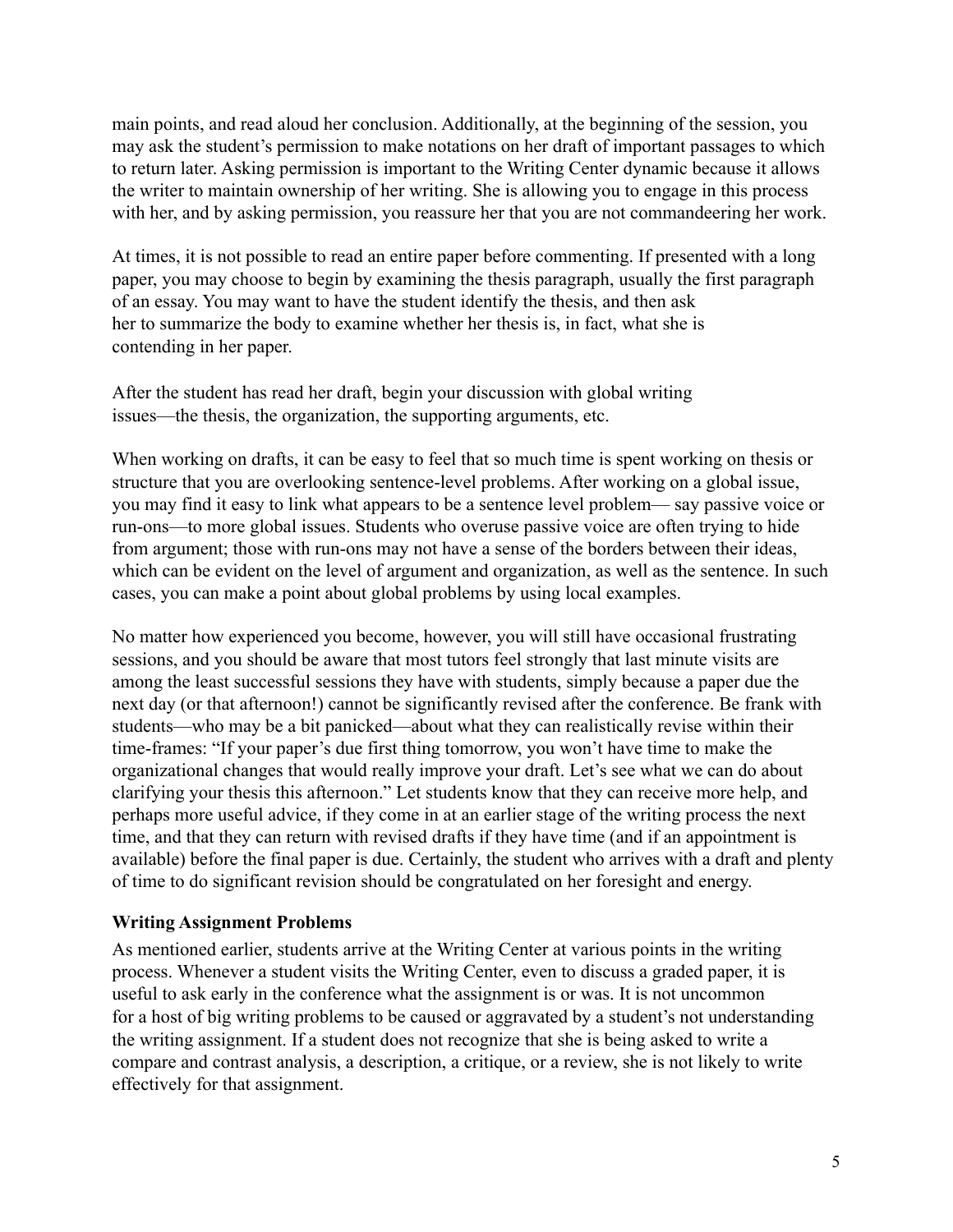It is generally a good idea to ask the student to describe the writing assignment and to explain to you what the assignment involves. In the process of explaining the assignment, the student is likely to realize what (if anything) she does not understand about the assignment. For instance, she may not know certain terms, or what exactly the instructor means by "be specific," "literary analysis," "clear thesis," "reasoned defense," or "coherent argument." A discussion of what the student is being asked to do can lead easily into a conversation about how the student might begin to think about answering the question posed by the assignment, where she wants the essay to go, or what material will be crucial to her argument. If she has brought in a full draft, such a discussion can point out how she could best revise what she has already written.

It is possible that you and the student may discover that the assignment itself is unclear. If you think you can help the student make sense of an assignment, do so, but if you are unclear about what the assignment calls for, encourage the student to check with her instructor about what is wanted. In these cases, you should help the student formulate questions about specific points of confusion. It is also important that you not appear critical of the instructor. For instance, you might observe, "It is not clear to me whether you must answer all these questions or if these are only suggested points you might want to take up. Why don't you ask your instructor?" You can then discuss several ways of working on the assignment, anticipating different ways the assignment might be clarified by the instructor. Never critique an instructor or his or her assignment to the student. If the student is particularly frustrated with an instructor, it may be healthy to allow her to vent a bit, but avoid participating in a "teacher bashing" session.

If you come across assignments that are either poorly or very well prepared, ask the student if you may make a copy of the assignment. Such sample assignment sheets are useful for writing instructors and tutors to review in workshops or staff meetings.

Here are some questions to consider when you are dealing with writing assignments:

1. What is the assignment/topic? What is the student being asked to do? 2. What is the purpose of the assignment? Why is the student being asked to do it?

3. How does this assignment fit into the context of the course? Is the student expected to use the course content and materials? How? Should she use outside sources? If so, what kind?

4. What skills or procedures does the student need to produce her writing? 5. What kind of text is she expected to produce? A summary? Position paper? Literary analysis? Short story? Lab report?

6. Can the student find a model of a successful response to this type of assignment?

7. How long should the text be?

8. What are the deadlines for writing the various drafts of the text? Where can the student get feedback? Will there be time for peer review? Does the teacher want to see a draft for comments?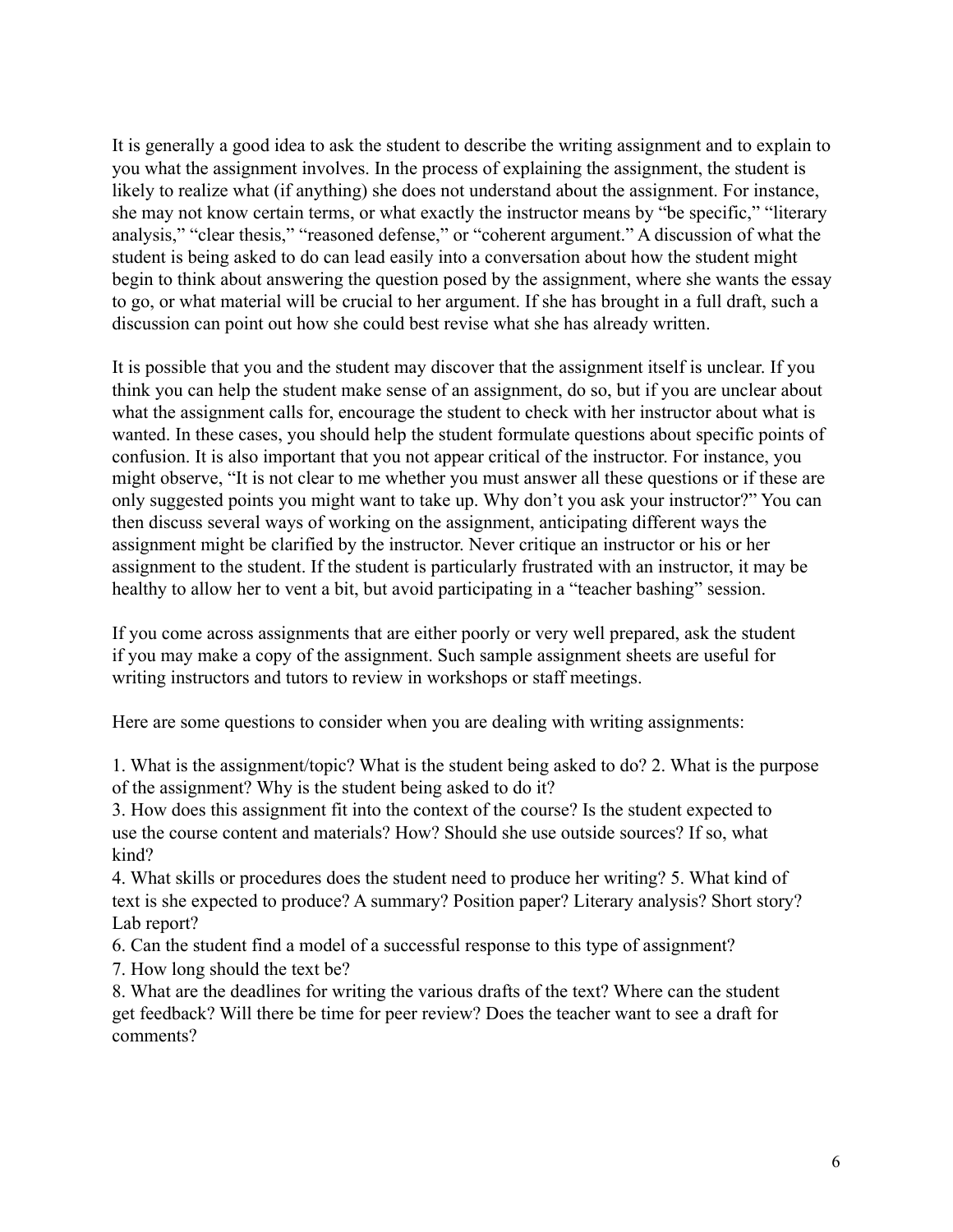#### **Talking about Ideas: Getting Started, Finding a Focus**

Many students we see at the Writing Center come in wanting to talk about their topics because they cannot get started, cannot find anything to say, or they are drowning in a flood of ideas. These cases require close listening by the tutor, because the tutor needs to report to the student what the student is not able to see or hear herself: insights, sparks of excitement, curiosity, points of connection and coherency, emerging trains of thought, or the bones of an argument.

You may be able to draw out a student's ideas on a given essay topic or paper assignment by asking her what she found interesting in the readings or assignment, or what bores her, confuses her, or in any way stands out. It is not unusual for a student who believes she has nothing to say to reply to these questions in a glum or cranky manner; however, once she begins to feel that her responses are legitimate, that she does have a way into the topic or reading, ideas are likely to come spilling out. As a sounding board, you need to point out the ideas that the student articulates and any patterns the ideas may even tentatively form. Questions you put to her can lead the student to sift out and focus what will eventually become the essay's main ideas.

During conferences in which a student talks through her ideas, you may want to stop every few minutes and prompt her to take notes. Sometimes it will be easier and more productive for you to take some notes, either to get started or to supplement what the student writes down, but, as much as possible, keep the pen in the hand of the student. The student should be in charge of generating and recording the discoveries of the session.

It may be, however, that a student is so anxious about having nothing to say that she needs to do more than just talk to generate ideas. There are a number of techniques for getting started that you can suggest the student try right there with you: mapping, brainstorming, and various forms of freewriting.

Mapping is creating a visual chart of one's ideas. Brainstorming is an unstructured exploration of a topic, and freewriting is unedited, loose writing for a set period of time, often 5 or 10 minutes, without stopping. Exercises like these can help a student discover what interests her by bypassing final draft mode and generating rough ideas that can then be shaped. These same techniques can also help a student develop her ideas once the paper is underway or a draft is written.

The above pre-draft exercises can also help the student who has too much to say eliminate some ideas and focus and refine others. Written exercises like mapping, for instance, provide the student a picture or diagram of the points she is most interested in and those that lead away from or interfere with what she really wants to say. Such exercises help a student explore relationships between ideas, point to ways of ordering an argument or analysis, and show the student writer what she has not yet said or accounted for.

In talking with students about essay or paper ideas before they have begun to write, you are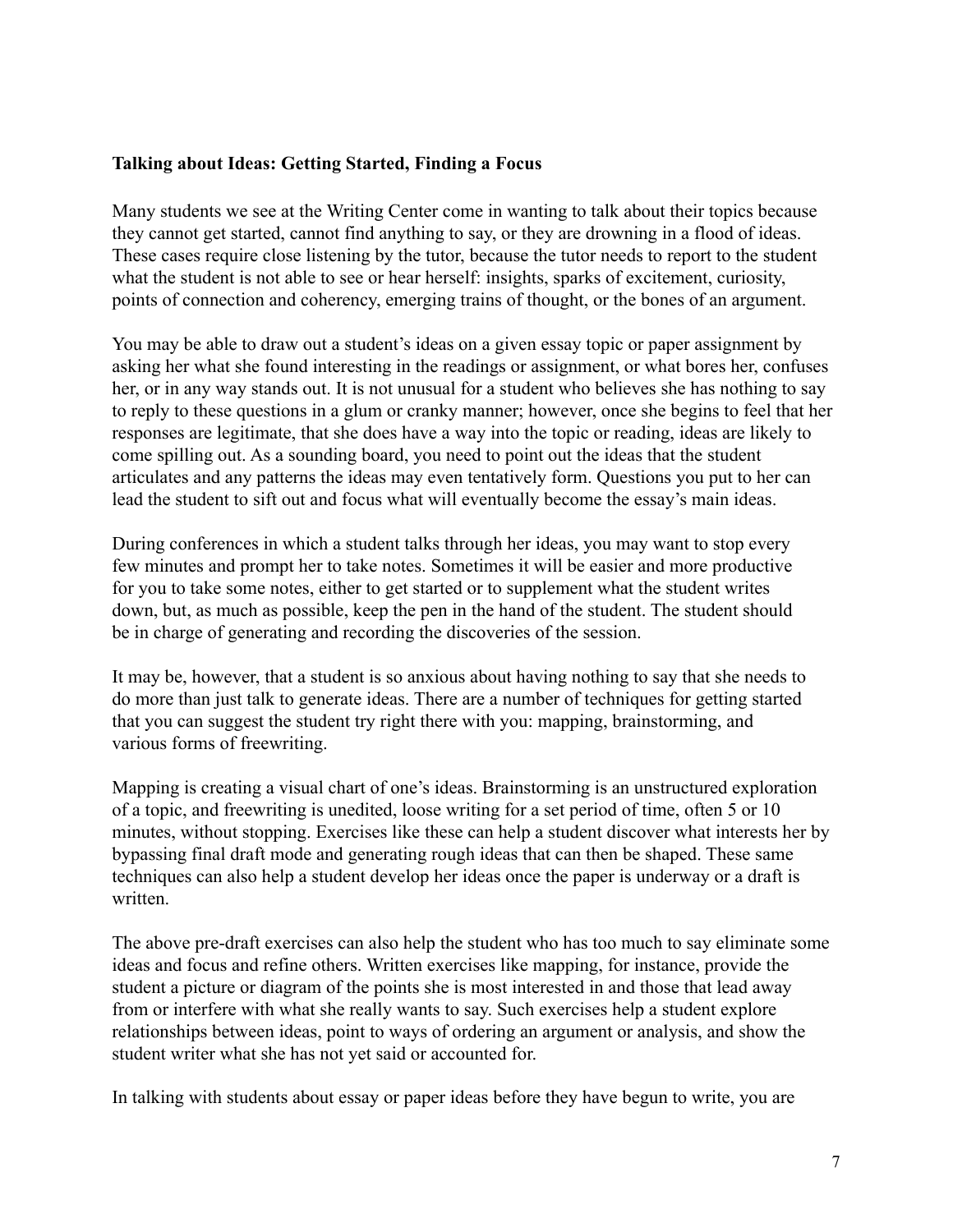helping them recognize what they may only intuit, work out hunches, trace interesting leads, rearrange what they do know, and raise chains of questions to answer. Tutors often find these sessions exhilarating, but they can also be a bit bewildering. Sometimes a student experiences the "light bulb effect" and leaves the Writing Center clearly feeling confident and ready to write; other times, especially with more reticent students, the session may seem to have accomplished relatively little, perhaps only a trickle of ideas. Though less dramatic, this achievement can be as important as the "light bulb effect" because the student leaves feeling at last enabled to write, and may have learned something valuable about the early stages of the writing process. Unless that student returns to work with you again, however, it is difficult for the tutor of an "ideas conference" to know the quality of the final paper or essay.

#### **Conference on Notes**

Students writing research papers sometimes come to the Writing Center looking for ways to turn a mound of data or a mountain of note-cards into a paper. Many of the students we see working on their senior theses visit the Writing Center at this stage in the writing process, and you can encourage them to sign up with a regular tutor if they haven't already done so. These students generally need help organizing and focusing their material, and discovering what it is they want to say about all the information they've amassed. A good place to begin with such a conference is to encourage the student to articulate what her research is about, what she wants her paper to accomplish, and what ideas she has for her thesis.

For the student who has become engrossed in collecting data, reading, and note-taking, the chance to set those materials aside and talk about what interests her in her topic, her findings, and her reactions to her readings, allows her to enter her subject area's scholarly dialogue. It is common for students to feel overwhelmed and silenced by what they have been reading and researching, so part of your goal is to help the student find her voice and what she has to say about all that she has learned. Additionally, you are helping the student find a specific thesis and an argument for her paper. It is a good idea to remind the student that the role of secondary material is to support a thesis. Secondary material that does not relate to, support, or complicate a thesis often does not belong in the text of a paper. Following some discussion with you, a variety of pre-draft writing exercises can help the student begin to synthesize ideas, sketch out and organize an argument, determine what material is not relevant, and decide where she needs to gather more information. In some cases, just the act of writing what she thinks about her topic in a free-writing exercise can enable the student to feel in control of her research material and ready to work through what she wants to say and the best way to present her ideas.

You will also see students who feel unready to begin writing from their notes, either because they do not understand their assignment or because they feel unsure about how to incorporate their secondary reading and research into a paper. In both cases, a clear sense of the assignment, including the role of researched material in the final paper, will help the student understand how to turn notes into a draft. Especially if a student has done little or no significant research paper writing in high school, a discussion with you about the purposes of such papers in general, and her assignment in particular, as well as the logistics of research writing can go far in enabling a student to write thoughtfully and confidently.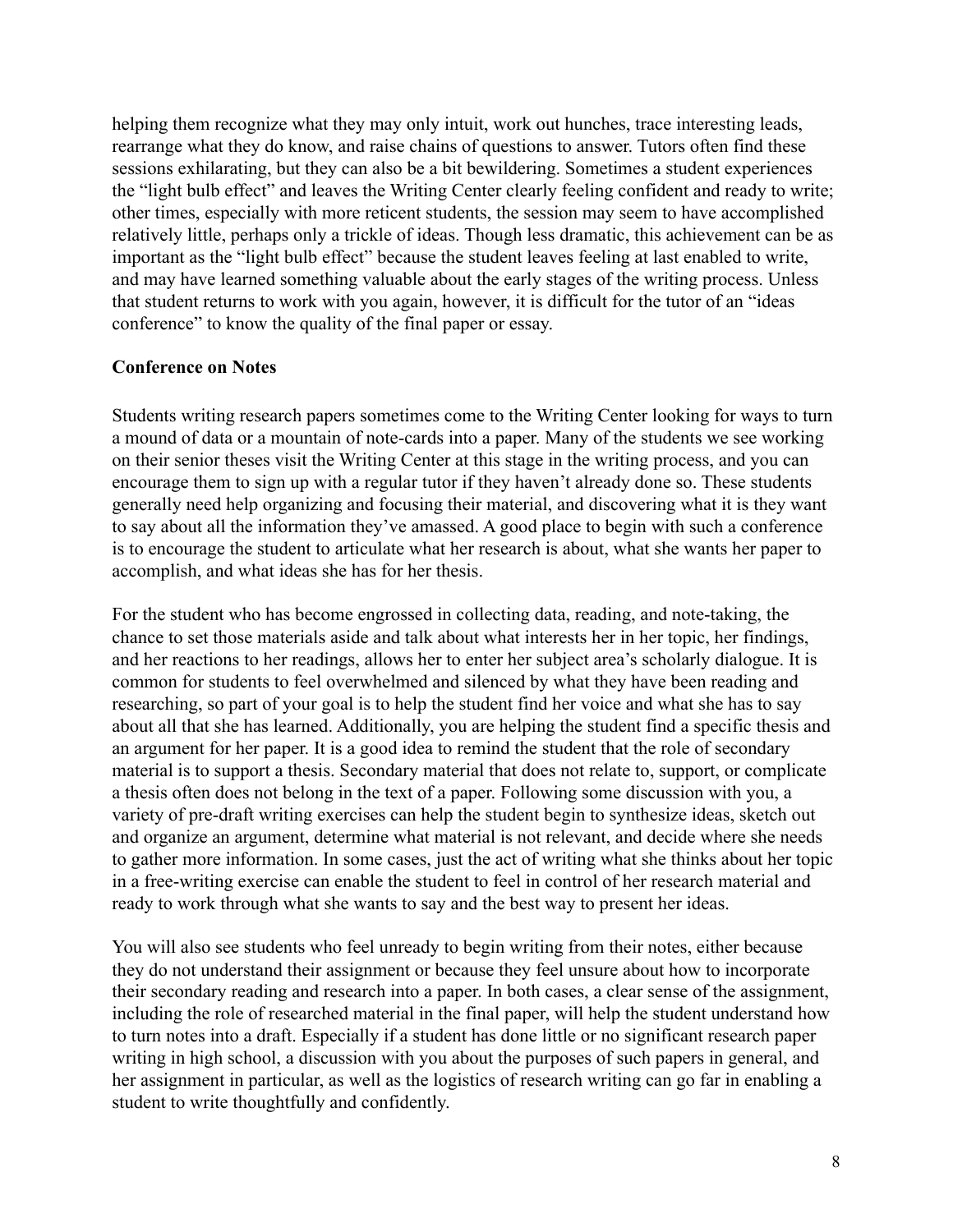## **Conferences on Graded Papers**

Students do not often bring graded papers to the Writing Center, but when they do it is generally because they have not been able to understand an instructor's comments. Please begin by encouraging the student to talk over her paper, or perhaps, a draft of her next paper, with her professor. You can help a student a lot by preparing her to have an articulate discussion about her writing with an instructor.

If the student is still interested in your comments, consider your task to interpret, and thereby clarify, the professor's comments. You might begin by asking about the assignment from the student. It can also be useful to ask the student how well she thought she had done on the paper when she handed it in—were there parts that she felt uneasy about? You may also want to inquire about how she actually wrote the paper. These sorts of questions will help the student become more aware of her own writing process, and lead to her hearing from you other strategies for producing her next paper.

Tutors generally have a fairly easy time understanding comments on a graded paper, and largely find they only have to elaborate on an abbreviated remark (i.e. "awk.," "unconvincing," "evidence needed," "sequence probs."). What we strive for here is to teach the student to understand these comments so that she can spot these problems in subsequent papers. As in a draft conference, you may also want to negotiate with the student to focus on one of the important or recurring problems and to discuss how to avoid this problem in future papers.

Sometimes, but not very often, a student comes to the Writing Center with a graded paper because she thinks she has been unfairly graded. Even if you agree that a grade is particularly harsh, nothing will be gained by siding with the student in complaints against the instructor. Instead, you might say something like, "yes, I can see that you feel a 'D' is a low grade; you ought to discuss the paper with your professor so that you can find out more specifically what her concerns are with what you've written. She'll be in the best position to let you know what she expects in your next papers. If you're still uncertain about her criticism after you meet with her, feel free to come back and discuss with me the feedback she gave you." Most often, when a student is upset about a graded paper, a misunderstanding between the student and the instructor—about the assignment, about grading criteria, etc.—has occurred. If you truly think that a paper has been evaluated unfairly, or that an instructor's comments are abrasive or belittling, you may ask if you can make a copy of the paper and comments (if you can do so without alarming the student) and then talk with Gina Grimaldi about the problem.

Usually, if the student can stop obsessing about the grade received, all sorts of fruitful writing issues can be discussed by the two of you: issues of audience, argument, and organization, and strategies for approaching the next paper.

## **Tutoring Restrictions**

Tutors can coach a student about problems with grammar and style and teach proofreading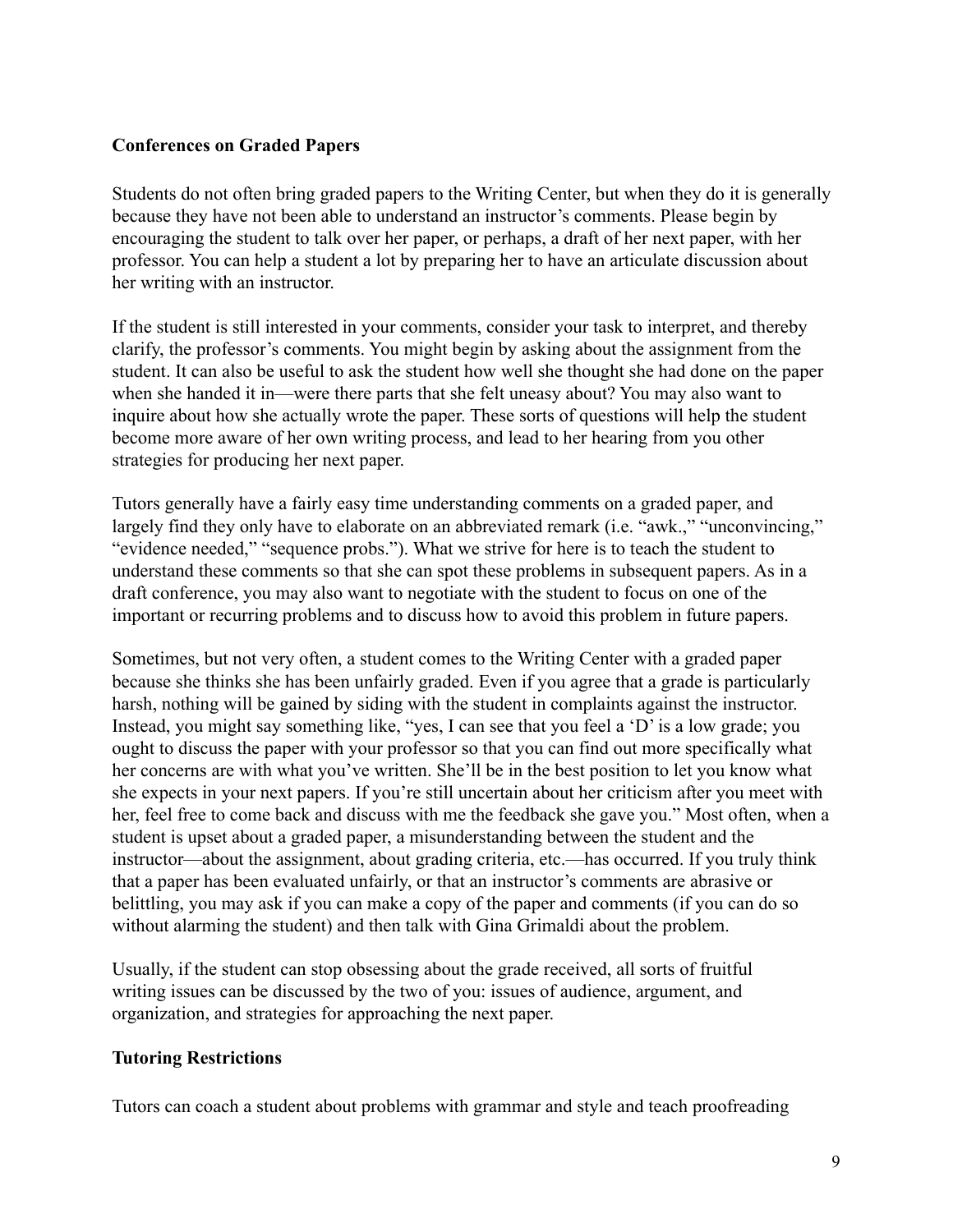techniques, but should not proofread student papers. If a student requests proofreading, see if you can get the student to explain what she means by the term. Students frequently use the word "proofreading" when they really want a more substantive response. In that case, you can have a regular tutoring session. If, in fact, the student wanted you to copyedit the paper, you can explain that you would be happy to teach proofreading techniques, but that you will not be able to proofread the essay yourself. You can also explain that learning to proofread independently is a valuable skill, with benefits far beyond the present paper. Although students will sometimes express confusion or disappointment about this restriction, in fact many good sessions begin with a negotiation like this one.

#### **Bringing a Conference to an End**

Please pay attention to time during the middle of the conference. If at all possible, it is valuable to find a stopping place with ten minutes left so that you and the student can recap what you've done and plan the student's subsequent revision work. It is often worthwhile to ask the student to begin this summary, perhaps by asking her to write for a few minutes what she has figured out and what she has left to do. If her recap concludes with a few minutes still to go, you then have time to emphasize or reinforce the parts you feel are most pressing. Before you conclude the conference, ask the student to write down the next three steps in a revision plan. A student may have wonderful ideas in a conference but be unable to remember them in a few hours; if there's a written record of the suggestions you worked out together, the student will be much more likely to be able to revise successfully on her own.

While it is sometimes hard to squeeze this into an hour-long session, students often tell us that unless they leave their conference with a written agenda, they cannot remember what they had planned to do when they return to work on their papers alone. Summing up the conference can also give shape to a session that might otherwise seem amorphous to a student, and thus show her the significance of what she has accomplished with you. This exercise can also help you to get a head start figuring out what you want to put in your conference report. As you close the conference, it is also a good idea to send the student off with praise for what she has done well and reassurance about her ability to finish her paper or revise and improve her draft. If appropriate, you might also want to remind her that she can make an appointment to meet with a tutor again.

Before the student leaves, also ask her to take a minute to fill out a post-session evaluation. Not only are the evaluations necessary in compiling our client satisfaction statistics at the end of the semester, but they give the Writing Center a sense of what we can do to improve. Also, students often rave about their tutors, which we can then pass on to you!

#### **Basic Guidelines for Conferences on Drafts (time estimates are for a 60-minute appt.)**

#### **1. Gather information (5 minutes)**

Before setting an agenda, you need to get some basic information.

- ∙ **the assignment**
- ∙ **any comments the student has received from her teacher**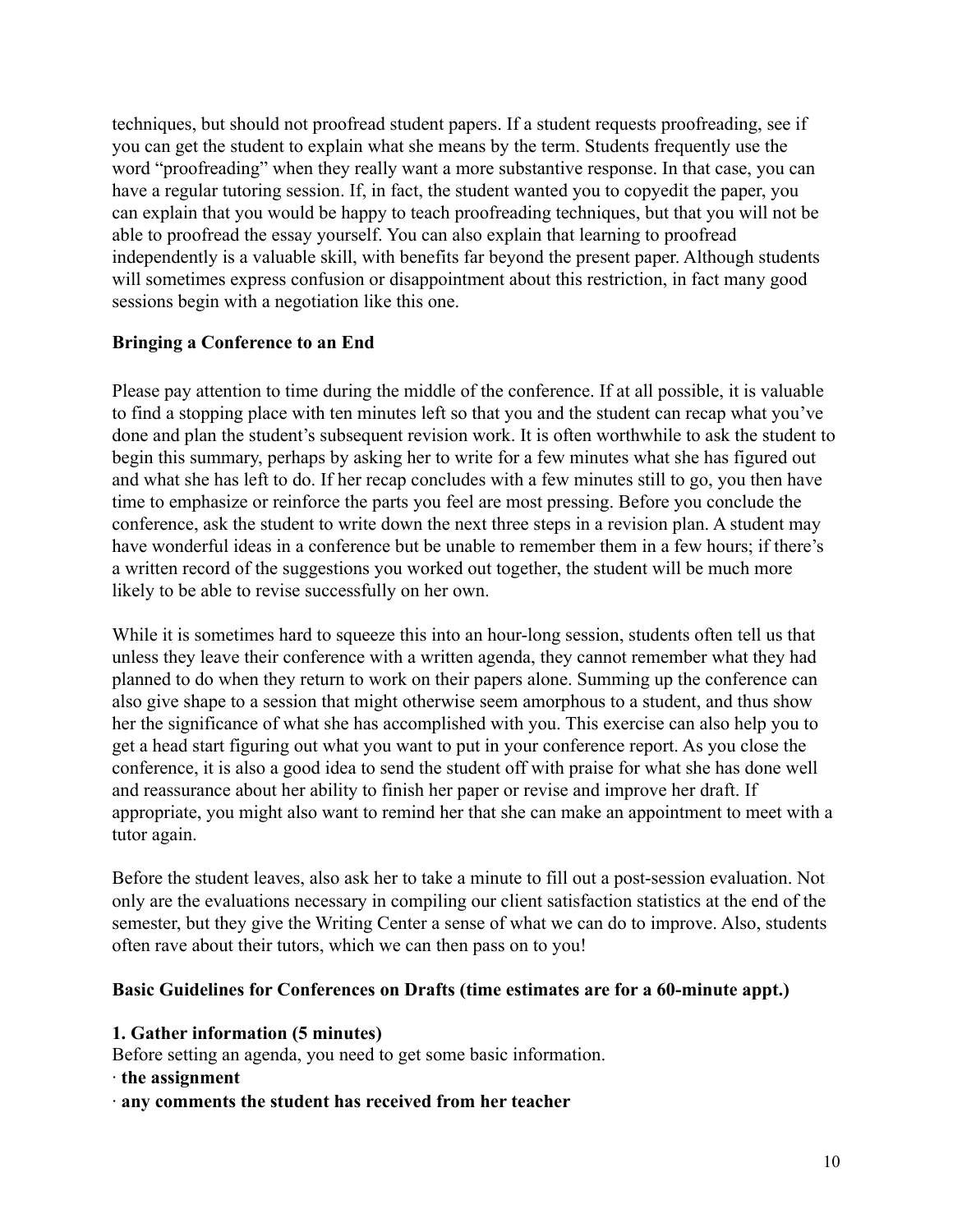#### ∙ **the amount of time the student can devote to revision**

#### **2. Negotiate an agenda (5 minutes)**

In order to read the text in ways most useful to the writer, you need to **narrow the range of possible help to two or three most likely issues**. Ask the student what he or she wants you to read for, keeping in mind that it's best to work first on global or higher order issues, then on more local problems. As the conference proceeds, you will renegotiate this agenda as other issues arise, keeping the student's concerns in mind and also teaching him or her how to talk about writing and the writing process.

## **3. Assess the text (5-15 minutes)**

As you begin to assess the essay**, involve the student in the process**, perhaps by asking her to read the essay aloud, or to read another copy and mark it, focusing on the issues you've put on your agenda. You might, for instance, ask a student to identify sentences of argument and begin to work with those that are unclear or need development, or you might ask the student to sum up the main point of each paragraph in a sentence in the margin. Involving the student will make the time you spend more productive for her.

As you read, honor the preliminary agenda for at least the first page or so. You may spot unsought problems immediately; file these away for a few minutes (perhaps by making a dot in the margin) and concentrate on what you've agreed to look for. When you have a sense of the text, you can **either start with the previously identified issue or renegotiate the agenda**. Working on the writers' global concerns is almost always more important than trying to improve every aspect of the paper. Keep in mind that the goal is not to "fix" every aspect of a student's paper; rather, the writer will benefit the most by being able to understand a few elements of her writing that she can improve and a few moments where she has communicated successfully.

## **4. Work together on the text (20-25 minutes)**

In 25 minutes you may only be able to work on two kinds of problems in an essay – thesis and structure, citation and reflection on evidence, transitions and orienting the reader, etc. **This section of the conference must be interactive**; help the writer see problems, but prompt him or her to imagine solutions. When you give examples or model more fruitful approaches, prompt the writer to try rewriting this passage or the next one like it. Try to ensure that you are not doing all the talking and that the student is doing some writing.

**5. Plan the student's further revision (5-10 minutes)** Planning further revision is sometimes difficult to save time for, but it is very often essential to a successful conference. All writers need more revision than is possible during a single conference. Helping them plan this continued work is often the best assistance a tutor can give. Monitor Step 4 carefully so that you can stop the writer after 45 minutes of the conference and have him or her start writing a plan for further revision. Make a list together of the next three things the student will do in revising the paper; in some cases, you may also include advice about longer-term issues the student can work on in his or her writing.

## **A Guide to Quick Diagnosis**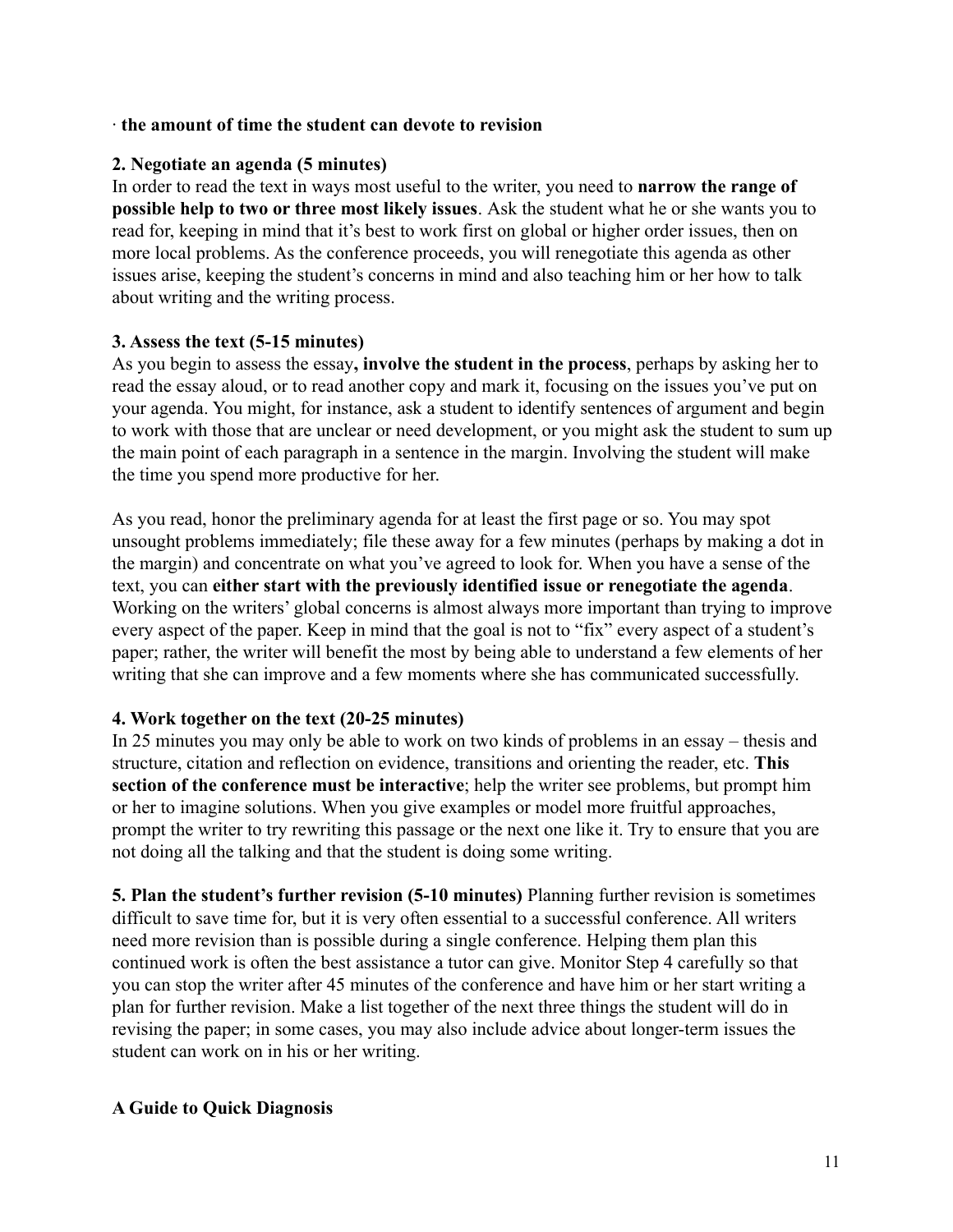Experienced writing teachers are often able to diagnose problems in a student's essay very quickly. While that may seem like magic, in fact, they've internalized a scale of concerns that begins with the global and moves toward the local, and they know students need to begin to revise by addressing global problems first. The most global concern is **thesis**; after that comes **structure**, then **evidence**, and finally **style**.

Experienced writing teachers and tutors also know that student essays often have predictable patterns of problems. The following chart, adapted from Kerry Walk's "Types of Problematic Papers," outlines a few types of problematic essays, most of which have trouble with the thesis. Keep these types of essays in mind while reading student drafts. One of the lessons you'll learn from this chart is not to worry if most of your conferences focus on thesis. That's the most important global element of the essay, and the point at which most revision should begin.

| <b>Paper Type</b>                                           | <b>Symptoms</b>                                                                                                                                                          | <b>Diagnosis</b>                                                                                                                                    | <b>Tutoring Prompt</b>                                                                                                                                                                                                        |
|-------------------------------------------------------------|--------------------------------------------------------------------------------------------------------------------------------------------------------------------------|-----------------------------------------------------------------------------------------------------------------------------------------------------|-------------------------------------------------------------------------------------------------------------------------------------------------------------------------------------------------------------------------------|
| <b>The Museum Tour</b><br>a.k.a. The<br><b>Laundry List</b> | Lists reasons,<br>components,<br>proofs, or examples<br>rather than<br>exploring a<br>question or<br>developing an<br>argument.                                          | The apparent<br>problem is a<br>predictable<br><i>structure</i> ; the<br>actual problem is a<br>descriptive rather<br>than argumentative<br>thesis. | Ask the writer to<br>pose a provocative<br>question and posit a<br>good answer about<br>one coherent issue<br>or theme.                                                                                                       |
| <b>The Confusing</b><br>Paper                               | Typically the<br>product of a student<br>writer who doesn't<br>know either how to<br>develop a thesis<br>that drives a paper's<br>structure or how to<br>organize ideas. | The apparent<br>problem is an<br>unpredictable<br>structure; the actual<br>problem may have<br>to do with <i>thesis</i> .                           | If the paper lacks<br>an arguable central<br>claim, work with<br>the writer to<br>develop a better<br>one. If the paper<br>has such a<br>claim, work<br>with the writer<br>to develop a<br>logical argument to<br>support it. |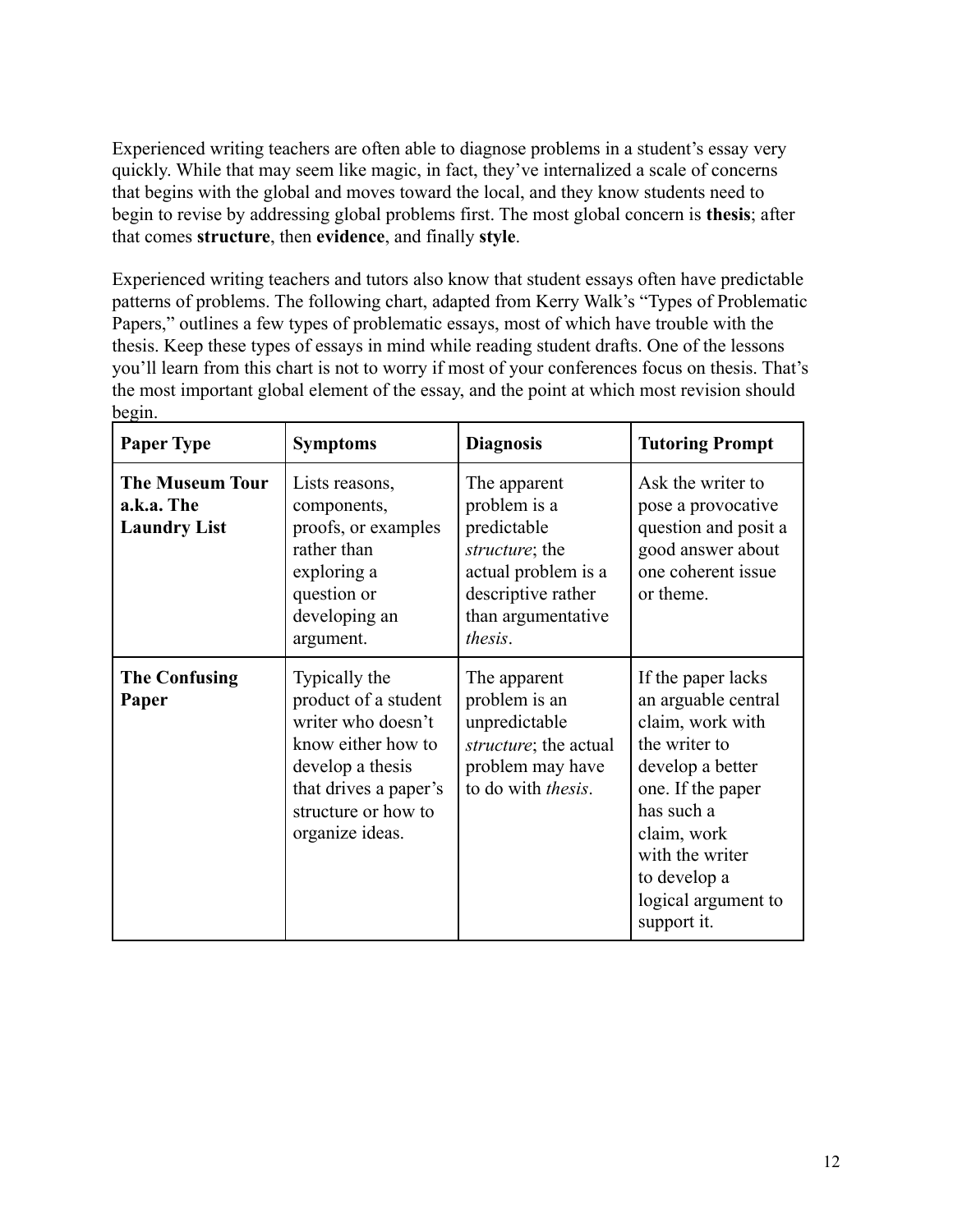| The Unpersuasive<br>Paper        | Falls into two main<br>types, in which<br>$(1)$ the claims are<br>based on a<br>misreading or<br>preconception;<br>$(2)$ the claims are<br>sound but<br>unsubstantiated;<br>any evidence is<br>insufficiently<br>analyzed. | Unpersuasive<br>papers play fast and<br>loose with evidence<br>and/or fail to<br>analyze the<br>evidence<br>sufficiently, <i>i.e.</i> ,<br>connect it to the<br>claim.                                                                                        | Prompt the writer to<br>re examine both<br>claims and evidence<br>by asking:<br>Where's the<br>evidence to support<br>each claim?<br>How do you<br>account for<br>counter-evidence?<br>How can you<br>analyze the<br>evidence so that the<br>reader sees what<br>you see? |
|----------------------------------|----------------------------------------------------------------------------------------------------------------------------------------------------------------------------------------------------------------------------|---------------------------------------------------------------------------------------------------------------------------------------------------------------------------------------------------------------------------------------------------------------|---------------------------------------------------------------------------------------------------------------------------------------------------------------------------------------------------------------------------------------------------------------------------|
| <b>The Hard-to-Read</b><br>Paper | Usually exhibits the<br>symptoms of one or<br>more of the above<br>paper types, but<br>also has hard<br>to-read sentences,<br>often either highly<br>abstract or<br>simplistic.                                            | Conceptual<br>problems are<br>compounded by<br>problems with style<br>and audience. The<br>contorted writers<br>believe that<br>academic writing is<br>inflated; the<br>simplistic writers<br>have little<br>experience writing<br>in an academic<br>context. | Ask the contorted<br>writers to listen to<br>their draft aloud<br>and work to make<br>written sentences<br>as clear as spoken<br>ones. Help the<br>simplistic<br>writers pattern their<br>sentences after<br>good models.                                                 |

## **On Tutoring ESL Students**

An exciting resource at the Beren Writing Center is the addition of an ESL specialist to our tutoring staff. If you believe a student would benefit from ESL-specific tutoring, guide her in accessing the ESL schedule that is available via the drop-down box on our main scheduling page.

# **Practical Matters**

It is a good idea in any tutoring situation to ask your client a few questions before getting started. Particularly with an ESL student, it is important to find out where the client is from, what is her first language, and how long she has been speaking English. When you begin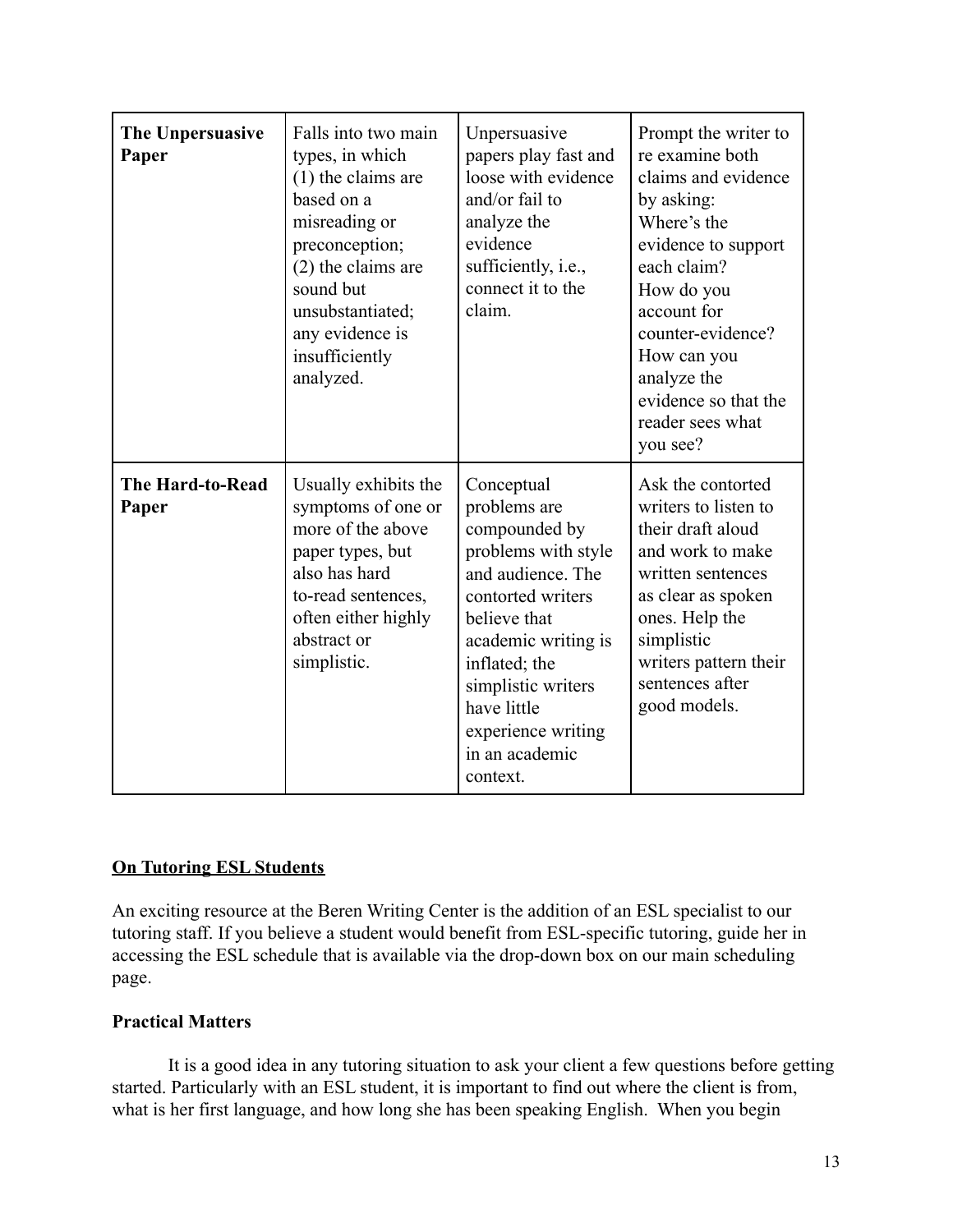looking together at the client's writing, respond first to the content, organization, argument, and relevance to the instructor's assignment. It is unproductive to work first with grammatical errors in sentences that might disappear once the student better understands the conventions of argument. Pay special attention to what the students want to say in their writing. It is acceptable to challenge them and ask them questions to strengthen their argument, but avoid taking over the argument. Sometimes ESL language barriers make the client reluctant to express herself and her intended meaning, and cultural differences might incline the student to abandon her own ideas and defer to you as an authority figure. It is important that the ESL writer learn to value her writing as an expression of her own ideas—it will make writing more fun, and will encourage her to work through the more strenuous tasks of writing and revision to gain the satisfaction of successful personal expression.

Encourage your students to paraphrase what they want to say in each paragraph. Sometimes ESL students' argument styles might not match up with English argument styles, and paraphrasing each part of the argument is one useful way to help your clients re-shape their writing into the conventions of English. Ask questions that will help you understand areas that are unclear. This technique will help you work with the student and will help her to formulate her own ideas clearly.

When working with errors and ESL students, take little steps. You will be unable to teach the student to fix everything at once, and overwhelming her with too much explanation at once can make her feel even less comfortable with her writing. Try to identify the student's patterns of error, and work on teaching the student how to correct herself one error at the time. For instance, if you are working with a Russian student, you might notice that she makes mistakes with articles, pronouns, and sentence boundaries. Instead of attempting to "fix" all of these mistakes in her paper, work on one type of problem at a time. Even if you never get to all of her common errors, you will give her an invaluable skill if you teach her how to correct even one of them for herself. Try to avoid frustration. You may feel that you are accomplishing little in an individual session with an ESL student, but you will see the effects of your work over time. ESL students often make large leaps in the course of a semester, but individual sessions might feel frustrating. If you find yourself feeling overwhelmed by the number of errors in a particular essay, remind yourself of your job as a tutor: we are here to make better writers, not better essays. It isn't our job to make each essay perfect, but to see the bigger picture—we want our clients to be able to write well without our assistance.

It may be necessary to repeat yourself often. Try to speak clearly and slowly— students may nod their heads and appear to understand you even when they do not because asking questions is impolite in their culture. If you are not an experienced grammarian, don't worry. You are all good speakers and writers of English, and you can help your ESL students immensely just by modeling good speaking and writing. If you don't know the answer to one of their questions about certain grammar or syntactical conventions, try to help them look it up. English grammar can be illogical and difficult to explain, but working with ESL students will help you become more fluent in your explanations.

If you are working in a small-group situation with ESL students, encourage the students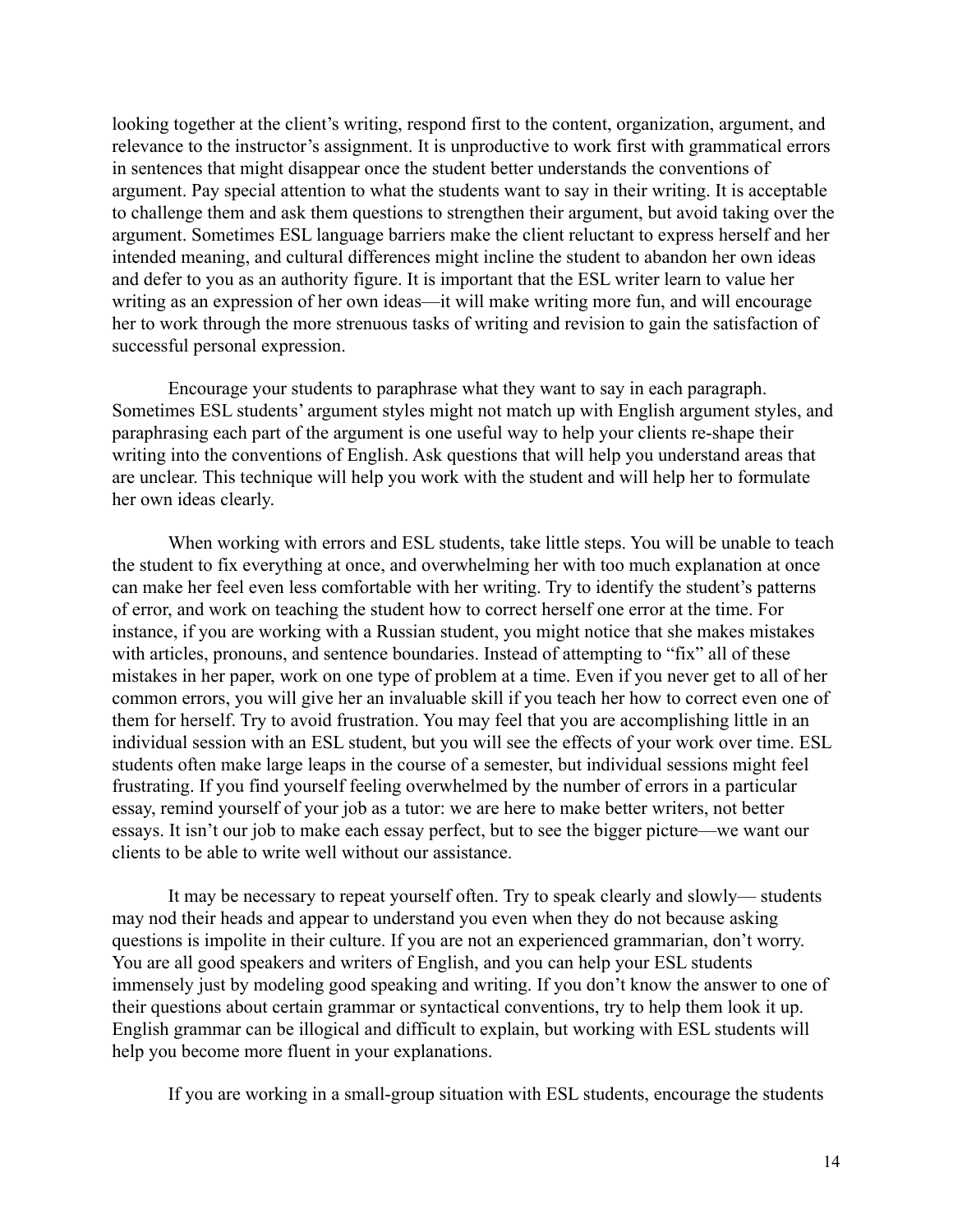to talk to one another in English. Try to maximize your resources as a teacher. ESL students need practice listening and speaking, reading and writing. Encourage them to try to help each other as much or more than you are helping them. As you have probably learned from your own experiences as a tutor, explaining a concept to others helps you to solidify that concept for your own mind. Peer group tutoring is an extremely effective way to work with ESL students because it helps them to take more responsibility for their own development as writers.

Don't hesitate to ask for help from other tutors or the director. If you have a difficult situation with an ESL student, or any student, sometimes just bouncing the problem off of someone else will help you figure out creative solutions. You will learn more about being an effective communicator and a resourceful teacher by working with ESL students than in any other tutoring situation.

#### **Theory**

When working with ESL students, two of the most important issues for tutors to remember are contrastive rhetorical strategies and patterns of error. By focusing on these two key points, you can maximize your effectiveness in ESL sessions. "Contrastive rhetorical strategies" are different ways people construct their arguments in different cultures. Each language offers its speakers particular conventions of thinking, speaking, and writing, which are often different from speakers of other languages. People from different cultures are likely to have very different views of time, physical contact, conventions of reading, gender, culture, alphabets, and whether tones make a difference in the meaning of the words one says.

The implications of an awareness of contrastive rhetorical strategies in a writing tutorial are varied. It is important to understand that a paper, which seems rambling, disorganized, and confusing, might be following the rhetorical strategy of the student's firs language. Explain to the student that English writing is very direct and that our style of argumentation might be more straightforward than in other languages. Plagiarism is another issue that might be important to explain to your students using the model of contrastive rhetorical strategies. In some cultures, students are encouraged to use the words of famous, well-known writers in order to show how educated they are. In English, however, we consider those words to belong to the writer, so borrowing them without quoting or proper citation is plagiarism. If you suspect a student is plagiarizing, ask her to explain the ideas in the plagiarized section of her essay. If she is unable to explain what the passage means, you can ask her where she found the information. It is much more comfortable for the student if you explain American ideas about the ownership of information than it is for the professor to accuse her of plagiarism formally.

Another important aspect of working with ESL students is identifying patterns of error. This technique is useful when working with any student, but it is especially important to identify the patterns of error with ESL students. When you look at an ESL paper, you might feel overwhelmed by the number of sentence-level errors you see. It is tempting to begin "editing" the paper for the student at this point because you might feel you will not possibly be able to teach the student how to correct every error. Typically, however, if you take time to compare the errors the student makes, you will find that these errors fit into one or two categories of error. If you are able to identify broad categories of error, you simplify your job as a tutor. You only